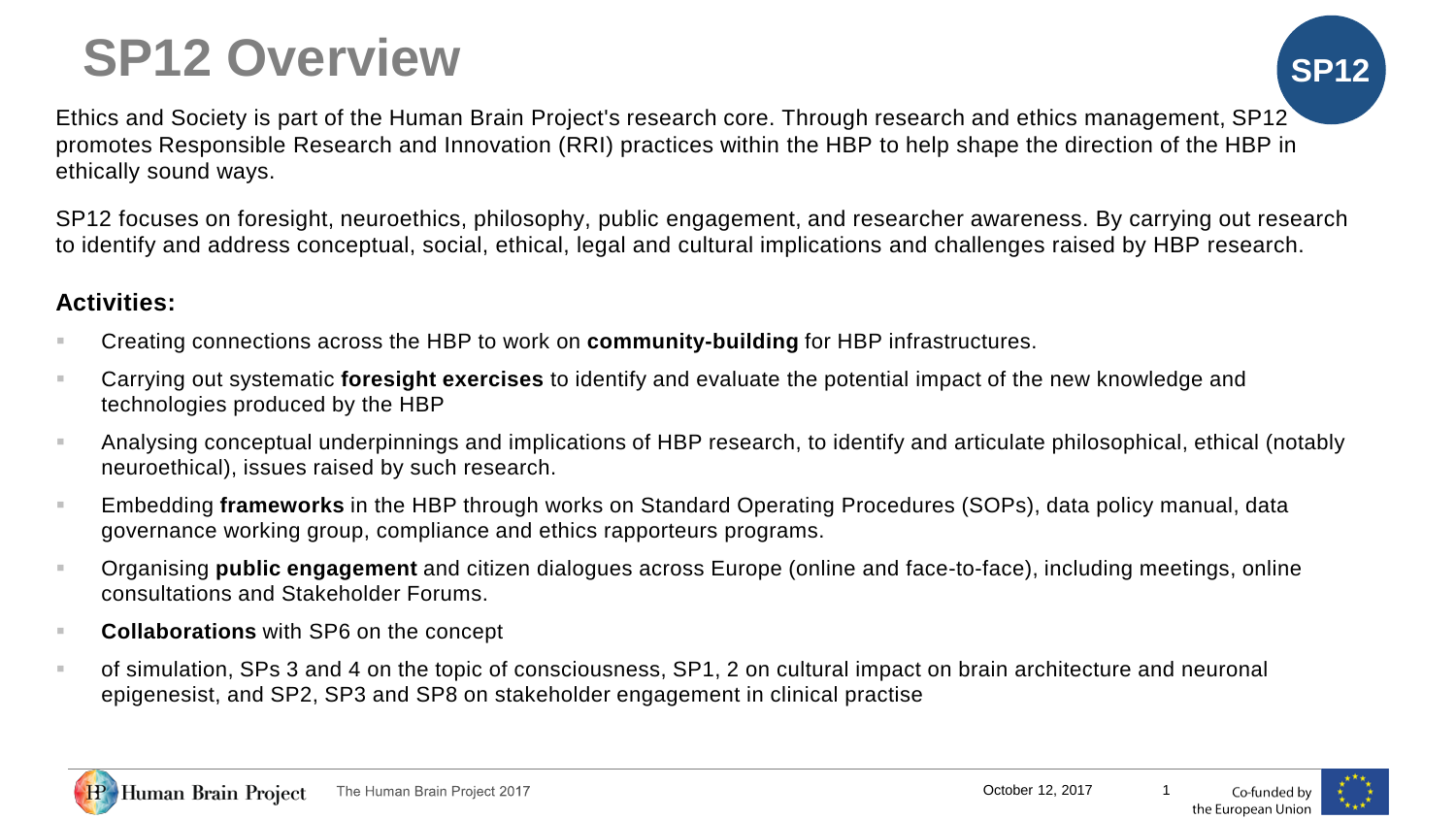## **SP12 Progress SP12**



- Development of **Briefing Reports** on **Dual Use**, contributing to the forthcoming Opinion Report on Dual Use:
	- **Evers K, Farisco M, Giordano J, Salles** A (2017) *Dual Use in Neuroscientific and Neurotechnological Research. A Report on Background, Developments and Recommendations for Ethical Address, Assessment and Guidance of Human Brain Project Activities.* HBP Neuroethics and Philosophy (SP-12) CRB-Uppsala University Report.
	- **Christine, A., Datta, D., Mahfoud, T., and Rose N** (2017) *Dual Use in Neuroscience and Neurotechnology, A Scoping Report. HBP* Foresight Lab (SP12), King's College London, pp 1-27.
	- **Riisgaard. K., & Bitsch L.** (2017) *Back ground report Dual Use.* [HBP Public Engagement and Dialogue \(SP12\) Fonden](https://www.google.co.uk/url?sa=t&rct=j&q=&esrc=s&source=web&cd=5&ved=0ahUKEwiM49SQu8DWAhWMb1AKHffwAQUQFgg_MAQ&url=https://uk.linkedin.com/company/the-danish-board-of-technology-foundation&usg=AFQjCNGLJ13bLXfGRfiMhUM6_Gla4g42mQ) Teknologirådet
	- **Stahl., B & Rainey, S**. (2017) Dual Use Background Reports. HBP Ethics Management (SP12) De Mont University
- Completion of **Opinion on Data Protection and Privacy** and implementations of **Action Plan,** derived from the Opinion on Data Protection and Privacy. Rose N, Salles A, Domingo-Ferrer J, Spranger T. Stahl B (editor).
- Development of **Standard Operating Procedures (SOPs)** for ethics compliance (e.g. research integrity), and establishment of collaboration with **SCOPE** for monitoring compliance of partnering projects
- Management of the **Data Governance Working Group (DGWG)** and **Data Policy Manual**
- Coordination and management of the **Ethics rapporteur program** and Point of Registration (**PORE)**













The Human Brain Project 2017

October 12, 2017 2

Co-funded by the European Union

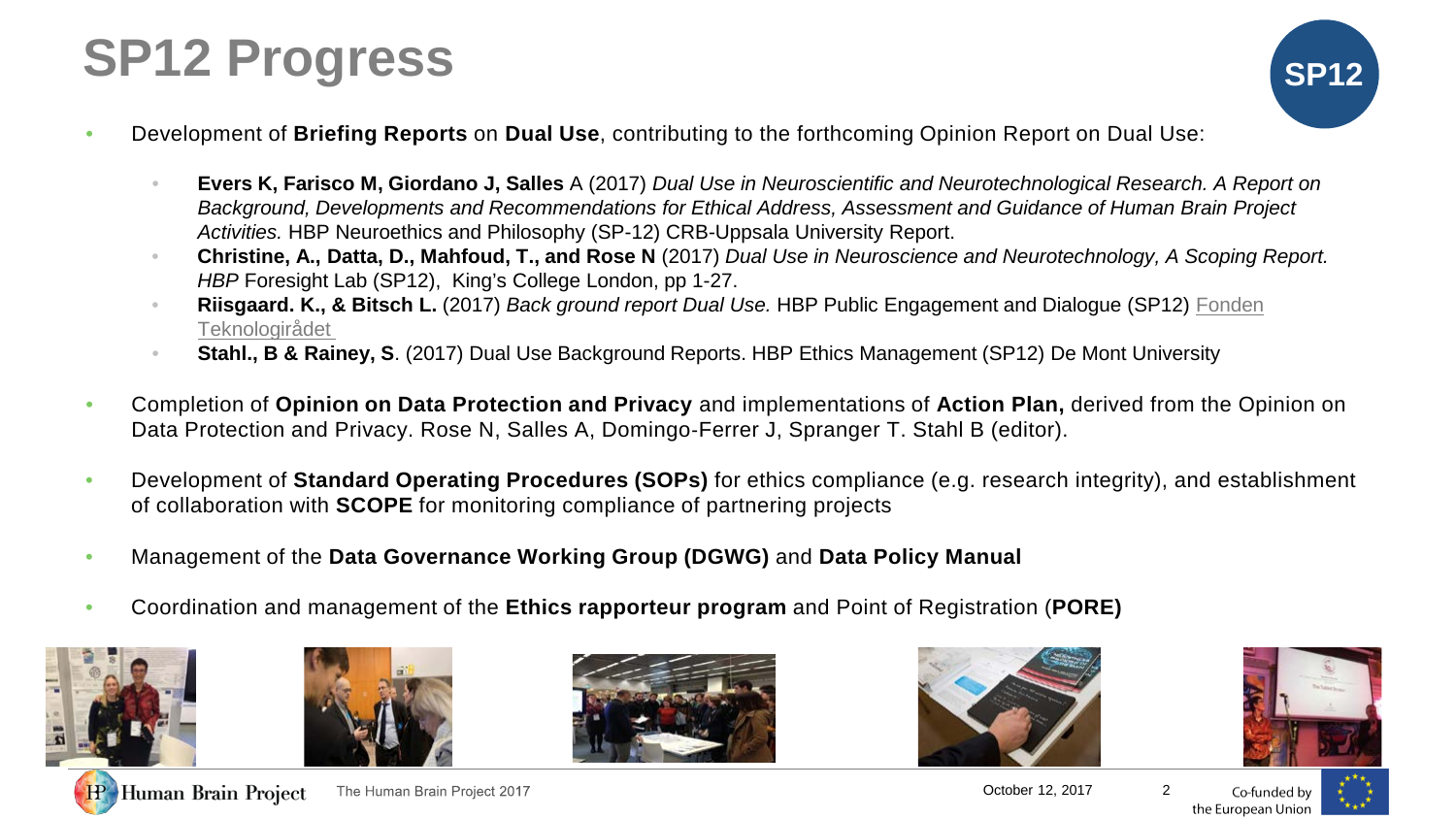# **P12 SGA1 Publication Highlights SP**

- Aicardi, C., Reinsborough, M., & Rose, N. (2017). The integrated Ethics and Society Program of the Human Brain Project: Reflecting on an ongoing experience. Special Issue: Neurotechnology and Society. Towards Responsible Innovation. *Journal of Responsible Innovation.* 1-25 <http://dx.doi.org/10.1080/23299460.2017.1331101>
- Changeux, J.P. & Christopoulo,s A.(2016). [Allosteric Modulation as a Unifying Mechanism for Receptor Function and Regulation.](https://www.ncbi.nlm.nih.gov/pubmed/27565340) *Cell*. 25(166):1084-102
- Changeux, J.P. (2017). [Climbing Brain Levels of Organisation from Genes to Consciousness.](https://www.ncbi.nlm.nih.gov/pubmed/28161289)*Trends in Cogntive Scieince.* 21(3): 168-181.
- Evers K & Changeux JP (2017) Proactive epigenesis and ethical innovation: A neuronal hypothesis for the genesis of ethical rules. Response by the authors. Evers K, Changeux JP. EMBO Rep.
- Evers K. (2017) The contribution of neuroethics to international brain research initiatives. *Nature Reviews Neuroscience;* 18:1-2.
- Evers K., Changeux JP. (2016) Proactive epigenesis and ethical innovation: A neuronal hypothesis for the genesis of ethical rules. *EMBO Reports* 17 (10): 1361-1364
- Farisco M & Evers K (Eds.) (2016) Neurotechnology and direct brain communication. New insights and responsibilities concerning speechless but communicative subjects, Routledge. Taylor&Francis Group. London and New York
- Koukouli F, Rooy M, Tziotis D, Sailor KA, O'Neill HC, Levenga J, Witte M, Nilges M, Changeux JP, Hoeffer CA, Stitzel JA, Gutkin BS, DiGregorio DA, Maskos U. (2017). [Nicotine reverses hypofrontality in animal models of addiction and schizophrenia.](https://www.ncbi.nlm.nih.gov/pubmed/28112735) *Nature Medicine. 23*(3): 347-354
- Rose, N. (2016) Reading the Human Brain: How the Mind Became Legible, *Body & Society*, Online First, 1-38: DOI: 10.1177/1357034X15623363
- Rose, N., D. Fitzgerald & I. Singh (2016). Revitalizing sociology: urban life and mental illness between history and the present. *British Journal of Sociology,* 67(1), 138-160.
- Salles A. (2017) Neuronal Epigenesis and Ethics. DOI 10.15252/embr.201744697| Published online 25.07.2017 EMBO reports.



**IP** 



Co-funded by the European Unior